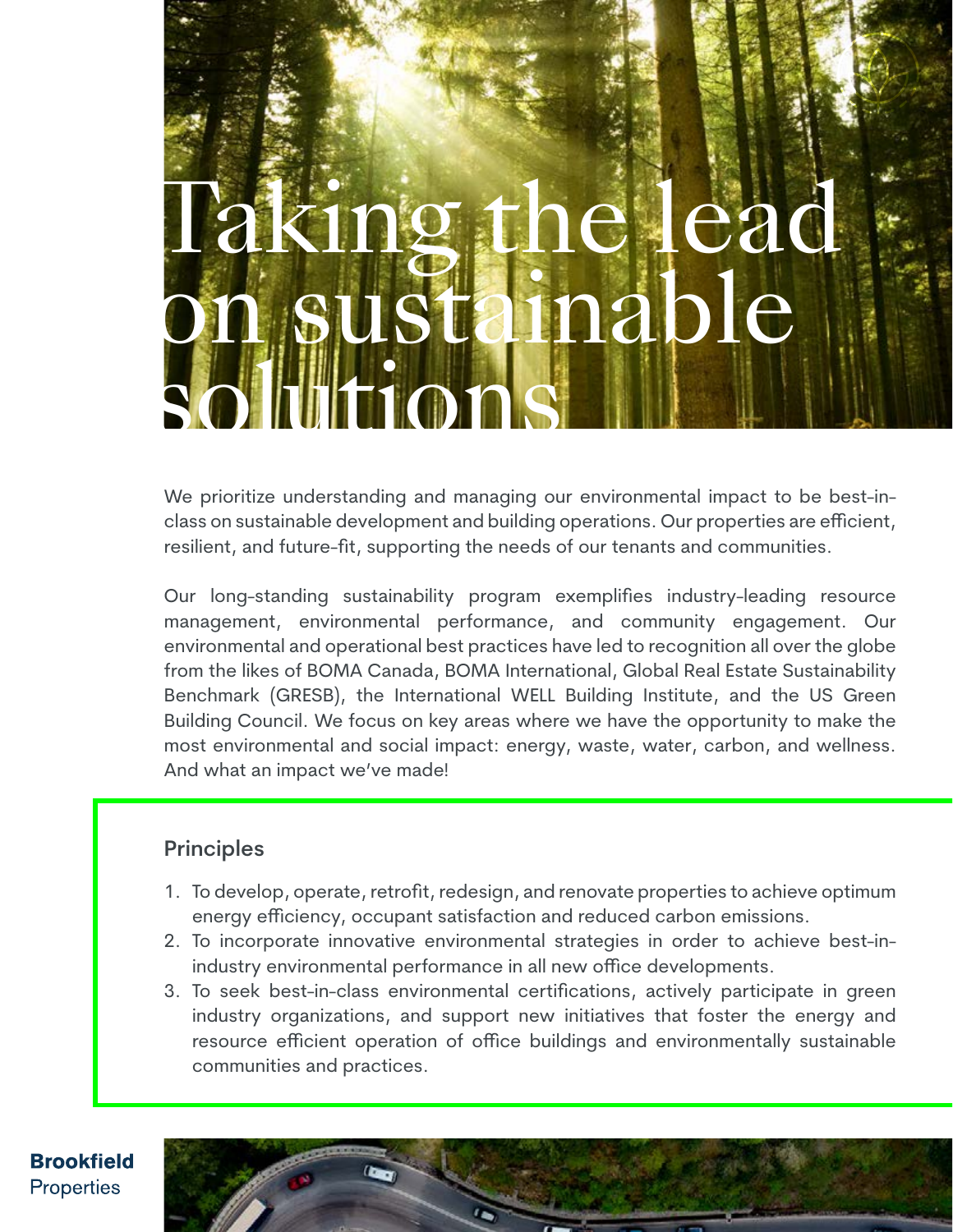

For us, third-party verification isn't about gaining recognition. It's about unbiased experts reviewing and confirming our performance data. It's about problem solving and idea-sharing. It's about pursuing excellence for our tenants and our environment. This is why we strive for industry-leading certifications and designations like LEED, BOMA 360 and the WELL Health-Safety Rating™ across our Canadian portfolio.

### 2021 GRESB 5 Star rating

- Over 3.9 million square feet is LEED Core & Shell certified Gold or higher. That's all of our newly constructed Canadian buildings since 2009.
- Over 10 million square feet is LEED Gold (EB:OM) certified. That's 61% of our portfolio!
- Over 17 million square feet is BOMA 360 certified. That's all our Canadian office properties.
- Over 17 million square feet is WELL Health-Safety rated. That's all of Canada. Again!
- Our portfolio plans to be Net Zero Carbon by 2050 or sooner!

Our sustainability program focuses on these priorities: climate risks, GHG emissions, waste management, water, energy, biodiversity, and sustainable development. In all areas our objectives are the same: Save resources. Reduce our impact. Optimize our ROI. Spread the word. We do this by benchmarking, monitoring, and reporting on our resource use. Collection of our performance data has been ongoing since 2008 and informs our environmental initiatives and our business strategies company-wide.

Since we began benchmarking our resource consumption in 2008 we have:

- $\circ$  Saved 4,974,829,347 litres of water
- $\circledast$  Diverted 2,399,182 kilograms of waste from landfill\*\*
- $\left(\begin{matrix} 6 \end{matrix}\right)$  Reduced energy use by 861,881,724 kWh
- $\circledcirc$  Reduced carbon emissions by 823,244 metric tonnes of CO2